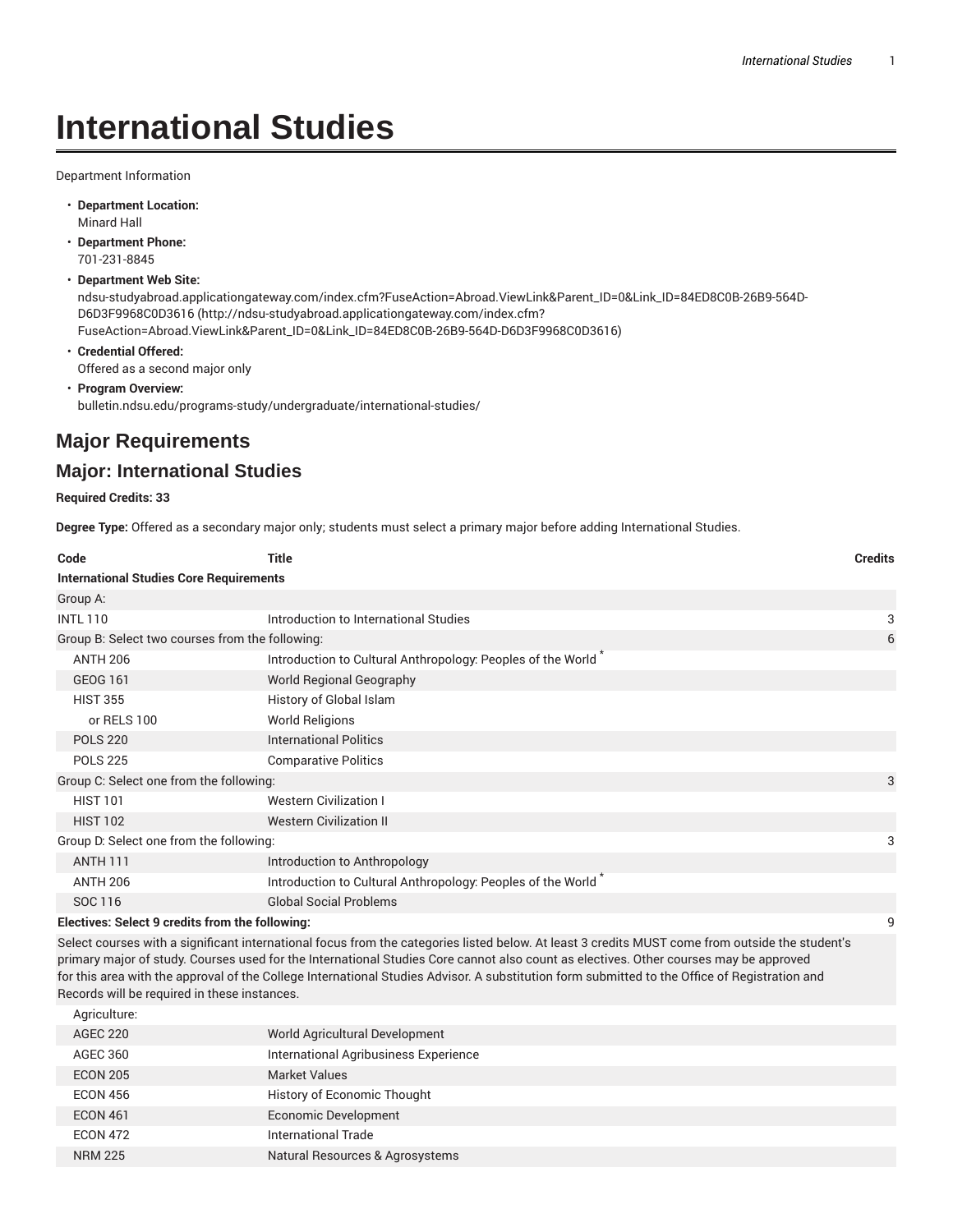#### 2 *International Studies*

| <b>PLSC 110</b>                        | World Food Crops                                               |
|----------------------------------------|----------------------------------------------------------------|
| <b>Business Admintration:</b>          |                                                                |
| <b>BUSN 340</b>                        | <b>International Business</b>                                  |
| <b>BUSN 341</b>                        | <b>Global Business Environment</b>                             |
| <b>BUSN 440</b>                        | <b>International Business Law</b>                              |
| <b>FIN 440</b>                         | <b>International Finance</b>                                   |
| <b>MGMT 440</b>                        | International Management                                       |
| <b>MRKT 372</b>                        | <b>Global Retailing</b>                                        |
| <b>MRKT 440</b>                        | <b>International Marketing</b>                                 |
| Architecture:                          |                                                                |
| <b>ARCH 321</b>                        | History and Theory of Architecture I                           |
| <b>ARCH 322</b>                        | History and Theory of Architecture II                          |
| <b>ARCH 323</b>                        | History and Theory of Architecture III                         |
| ARCH 474                               | International Design Studio                                    |
| LA 322                                 | History of Landscape Architecture                              |
| Human Development and Education:       |                                                                |
| <b>ADHM 315</b>                        | History of Interiors I                                         |
| ADHM 316                               | History of Interiors II                                        |
| ADHM 372                               | <b>Global Retailing</b>                                        |
| ADHM 385                               | <b>Global Fashion Economics</b>                                |
| ADHM 410                               | Dress in World Cultures                                        |
| ADHM 411                               | Food and World Cultures                                        |
| ADHM 485                               | <b>Global Consumer Analysis</b>                                |
| <b>EDUC 416</b>                        | Teacher Education in International Comparative Perspective     |
| <b>HDFS 275</b>                        | Diversity and Multiculturalism in Individual and Family Life   |
| <b>HNES 355</b>                        | <b>International Health</b>                                    |
| <b>Humanities and Social Sciences:</b> |                                                                |
| <b>ANTH 111</b>                        | Introduction to Anthropology                                   |
| <b>ANTH 206</b>                        | Introduction to Cultural Anthropology: Peoples of the World    |
| <b>ANTH 443</b>                        | Peoples and Cultures of the Middle East & North Africa         |
| <b>ANTH 444</b>                        | Peoples of the Pacific Islands                                 |
| <b>ANTH 446</b>                        | Latin America & Carribean: Afro-Latino/as, Gender, Indigeneity |
| <b>ANTH 453</b>                        | Magic and Religion                                             |
| <b>ANTH 455</b>                        | Language and Expressive Culture                                |
| <b>ANTH 459</b>                        | Global Cultural Heritage                                       |
| ART 111                                | Introduction to Art History                                    |
| <b>ART 210</b>                         | Art History I                                                  |
| <b>ART 211</b>                         | Art History II                                                 |
| <b>COMM 216</b>                        | Intercultural Communication                                    |
| <b>ENGL 209</b>                        | Introduction to Linguistics                                    |
| <b>ENGL 240</b>                        | World Literature Masterpieces                                  |
| <b>ENGL 330</b>                        | Women's Writing                                                |
| <b>ENGL 335</b>                        | <b>Multicultural Writers</b>                                   |
| <b>ENGL 455</b>                        | <b>International Technical Writing</b>                         |
| <b>EMGT 425</b>                        | <b>World Disasters</b>                                         |
| <b>HIST 101</b>                        | <b>Western Civilization I</b>                                  |
| <b>HIST 102</b>                        | <b>Western Civilization II</b>                                 |
| <b>HIST 259</b>                        | Women in European History 1400-1800                            |
| <b>HIST 271</b>                        | Introduction to Latin American History                         |
| <b>HIST 280</b>                        | History of East Asia to 1600                                   |
| <b>HIST 281</b>                        | History of East Asia from 1600                                 |
| RELS/HIST 355                          | History of Global Islam                                        |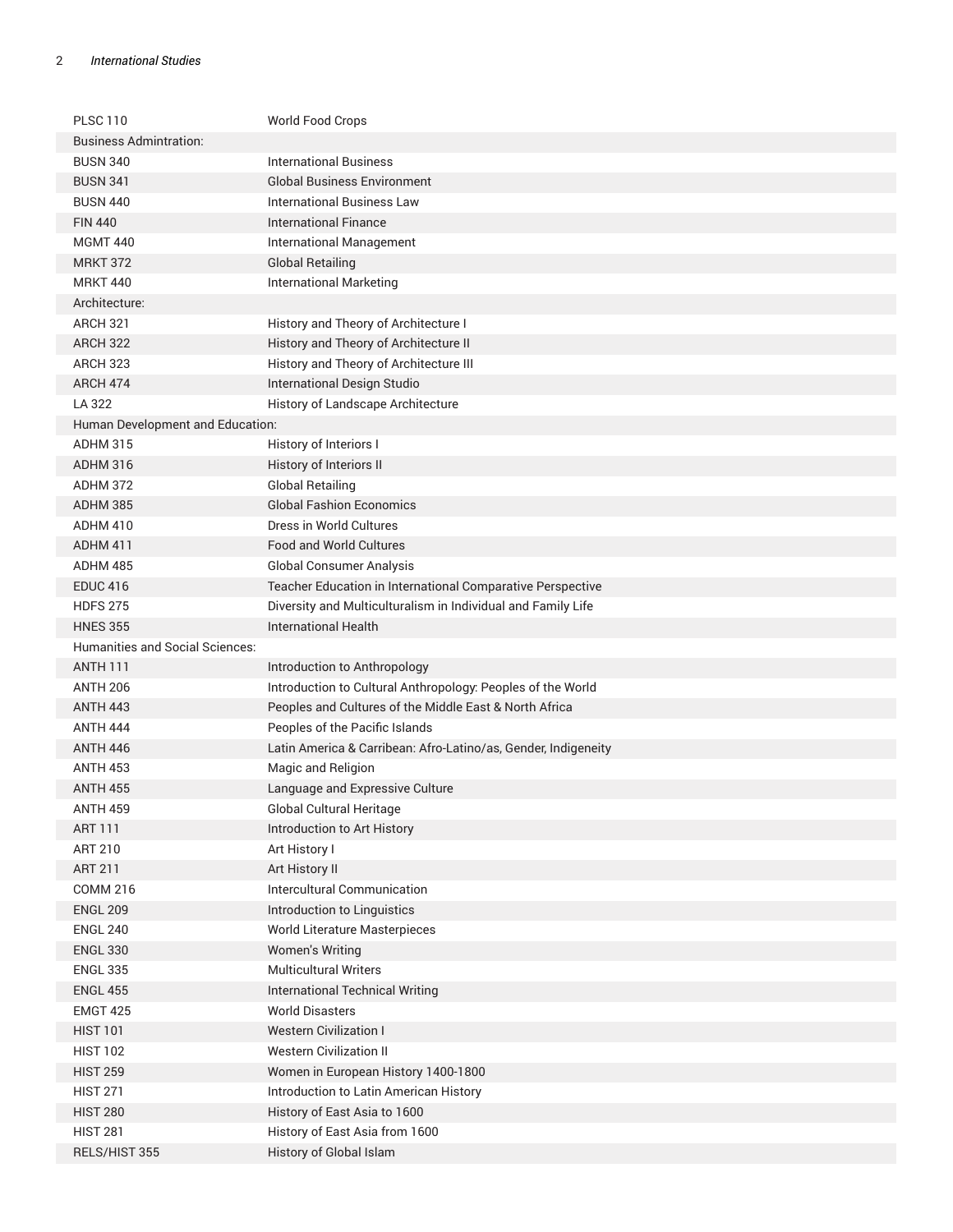| <b>HIST 381</b> | Australia & New Zealand                              |
|-----------------|------------------------------------------------------|
| <b>HIST 435</b> | <b>World Environmental History</b>                   |
| <b>HIST 440</b> | The Ottoman Empire                                   |
| <b>HIST 451</b> | <b>Medieval History</b>                              |
| <b>HIST 456</b> | Europe 1815-1914                                     |
| <b>HIST 457</b> | Europe Since 1914                                    |
| <b>HIST 464</b> | <b>Imperial Spain</b>                                |
| <b>HIST 465</b> | Germany since 1750                                   |
| <b>HIST 466</b> | History Of Russia I                                  |
| <b>HIST 467</b> | History Of Russia II                                 |
| <b>HIST 470</b> | Modern Latin America I                               |
| <b>HIST 471</b> | Modern Latin America II                              |
| <b>HIST 473</b> | <b>Colonial Mexico</b>                               |
| <b>HIST 474</b> | <b>Modern Mexico</b>                                 |
| <b>HIST 475</b> | The Aztec, Maya, and Inca                            |
| <b>HIST 477</b> | Slavery in the Atlantic World                        |
| <b>HIST 480</b> | History of Modern China from 1600                    |
| <b>HIST 481</b> | History of Japan                                     |
| <b>HIST 482</b> | Vietnam: 125 Years of Conflict                       |
| <b>HIST 485</b> | Cultural Exchange and the Making of the Modern World |
| <b>FREN 315</b> | <b>Contemporary France</b>                           |
| <b>FREN 340</b> | The French-Speaking World                            |
| <b>FREN 345</b> | Women in French Literature                           |
| <b>FREN 365</b> | Advanced Conversation Through Contemporary Culture   |
| <b>FREN 410</b> | French Literature & Culture before 1800              |
| <b>FREN 412</b> | French Literature & Culture since 1800               |
| <b>FREN 420</b> | Themes & Topics in French Literature & Culture       |
| <b>FREN 422</b> | Genres in French Literature                          |
| <b>GERM 220</b> | German Culture & Society                             |
| <b>SPAN 330</b> | Introduction to Spanish Civilization                 |
| <b>SPAN 331</b> | Introduction to Spanish American Civilization        |
| <b>SPAN 332</b> | Introduction to Hispanic Cinema                      |
| <b>SPAN 440</b> | Traditions in Spanish American Literature            |
| <b>SPAN 441</b> | Contemporary Spanish American Literature             |
| <b>SPAN 442</b> | Introduction to Chicano Literature                   |
| <b>SPAN 443</b> | Spanish American Women Writers                       |
| <b>SPAN 450</b> | Traditions in Spanish Literature                     |
| <b>SPAN 451</b> | Contemporary Spanish Literature                      |
| <b>SPAN 453</b> | Spanish Women Writers                                |
| <b>MUSC 340</b> | Music History I                                      |
| <b>MUSC 341</b> | Music History II                                     |
| <b>PHIL 215</b> | <b>Contemporary Moral Issues</b>                     |
| <b>PHIL 321</b> | Ancient Philosophy                                   |
| <b>PHIL 322</b> | Medieval Philosophy                                  |
| <b>PHIL 323</b> | Modern Philosophy                                    |
| <b>PHIL 370</b> | Social and Political Philosophy                      |
| <b>PHIL 476</b> | History of Philosophy: Modern Period                 |
| <b>POLS 120</b> | Terrorism                                            |
| <b>POLS 220</b> | <b>International Politics</b>                        |
| <b>POLS 225</b> | <b>Comparative Politics</b>                          |
| <b>POLS 240</b> | Political Ideologies                                 |
| <b>POLS 442</b> | <b>Global Policy Issues</b>                          |
|                 |                                                      |